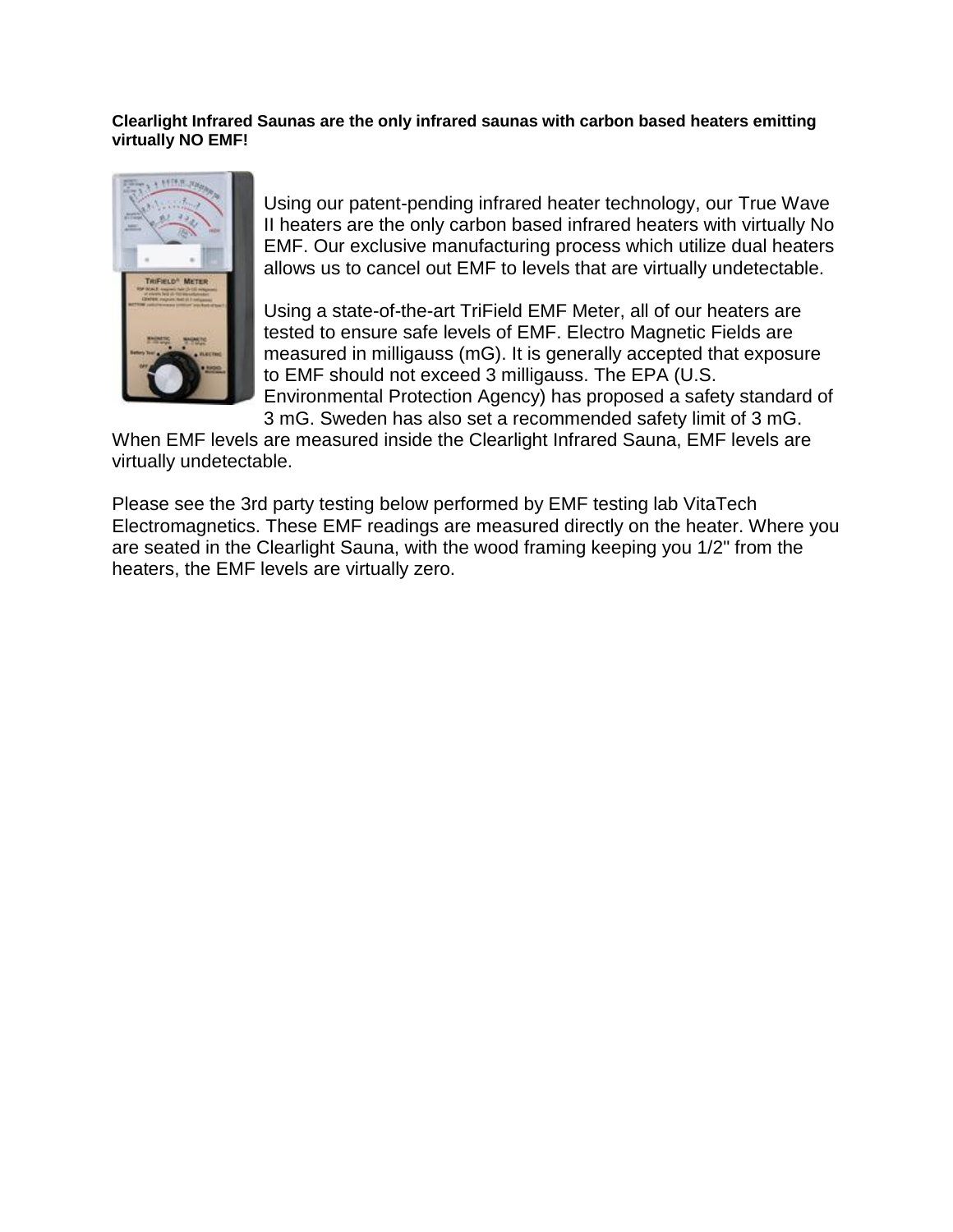# **VITATECH**<br>Electromagnetics, LLC.

AC ELF EMF EMC Testing - 600 watt SaunaWorks Heater

| Diagram #2 - Spot Testing Drawing - 600 Watt Heater                 |                                | Data recorded in units<br>of milligauss, RMS using<br>a single-axis MEDA 8532<br>gaussmeter. |
|---------------------------------------------------------------------|--------------------------------|----------------------------------------------------------------------------------------------|
| Spot Reading #1<br>Bx: 0.20 mG                                      |                                | Spot Reading #2<br>Bx: 0.33 mG                                                               |
| By: 0.23 mG<br>Bz: 0.17 mG                                          | Spot Reading #3<br>Bx: 1.32 mG | By: 0.23 mG<br>Bz: 0.12 mG                                                                   |
| <b>Spot Reading #4</b><br>Bx: 0.21 mG<br>By: 0.18 mG<br>Bz: 0.40 mG | By: 0.40 mG<br>Bz: 1.13 mG     | Spot Reading #5<br>Bx: 0.09 mG<br>By: 0.21 mG<br>Bz: 0.15 mG                                 |
|                                                                     |                                |                                                                                              |

| <b>Spot Reading</b><br>Location | <b>Bx Component</b><br>in mG, RMS | <b>By Component</b><br>in mG, RMS | <b>Bz Component</b><br>in mG, RMS | <b>Calculated Br</b><br>Resultant, mG<br><b>RMS</b> |
|---------------------------------|-----------------------------------|-----------------------------------|-----------------------------------|-----------------------------------------------------|
| Location #1                     | $0.20$ mG                         | $0.23 \text{ mG}$                 | $0.17$ mG                         | $0.35$ m $G$                                        |
| Location #2                     | $0.33$ mG                         | $0.23$ mG                         | $0.12$ m $G$                      | $0.42$ mG                                           |
| Location #3                     | $1.32$ mG                         | $0.40$ mG                         | $1.13 \text{ mG}$                 | $1.78$ mG                                           |
| Location #4                     | $0.21$ mG                         | $0.18$ mG                         | $0.40$ mG                         | $0.49$ mG                                           |
| Location #5                     | 0.09 <sub>mg</sub>                | $0.21$ mG                         | $0.15$ m $G$                      | $0.27$ mG                                           |
| Peak Field in mG                | $1.32$ mG                         | $0.40$ mG                         | $1.13$ mG                         | $1.78$ mG                                           |

**[See the full test report by clicking here \(2mb PDF\)](http://www.healwithheat.com/application/upload/pdf/SaunaWorks%20EMF%20EMC%20Site%20Survey%20Report.pdf)**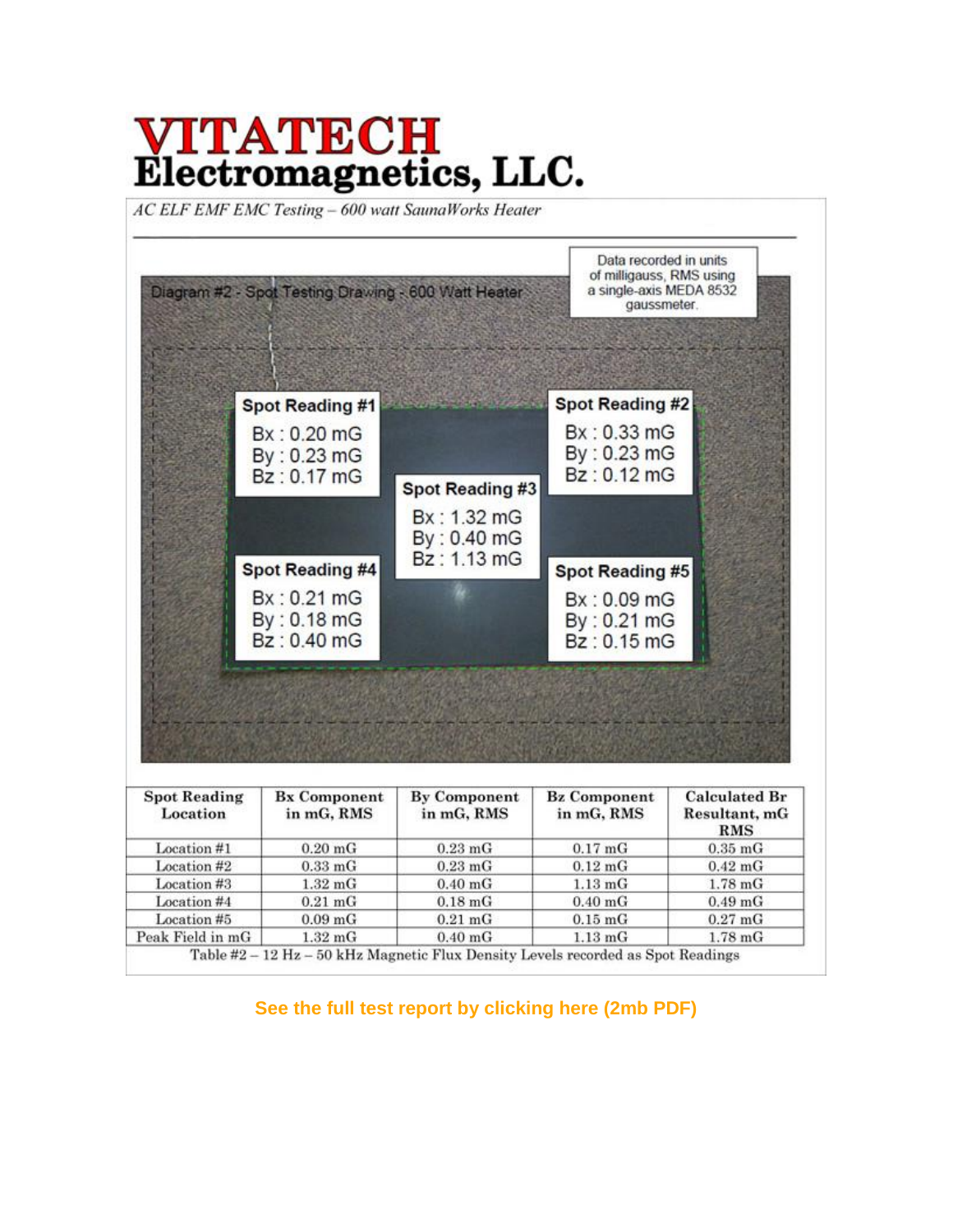

Ask any of our competitors what level of EMF their heaters emit. You will be shocked at how high the levels of EMF are in their saunas.The following are some examples taken on our competitors saunas:

| <b>Company Name</b>                  | <b>EMF Measured Directly On</b><br><b>Emitter</b> |
|--------------------------------------|---------------------------------------------------|
| <b>Clearlight Infrared</b><br>Saunas | $< 2.5$ mG                                        |
| <b>Goldenwave Saunas</b>             | <b>70 mG</b>                                      |
| <b>Great Saunas</b>                  | $95 \,\mathrm{mG}$                                |
| <b>Coastal Saunas</b>                | 8 <sub>m</sub> G                                  |
| <b>Sunlighten Saunas</b>             | varies by model                                   |
| <b>Solaris Saunas</b>                | $100 \text{ mG}$                                  |
| <b>Healthmate Saunas</b>             | $35 \text{ mG}$                                   |

**\****acceptable levels should be below 3mG.*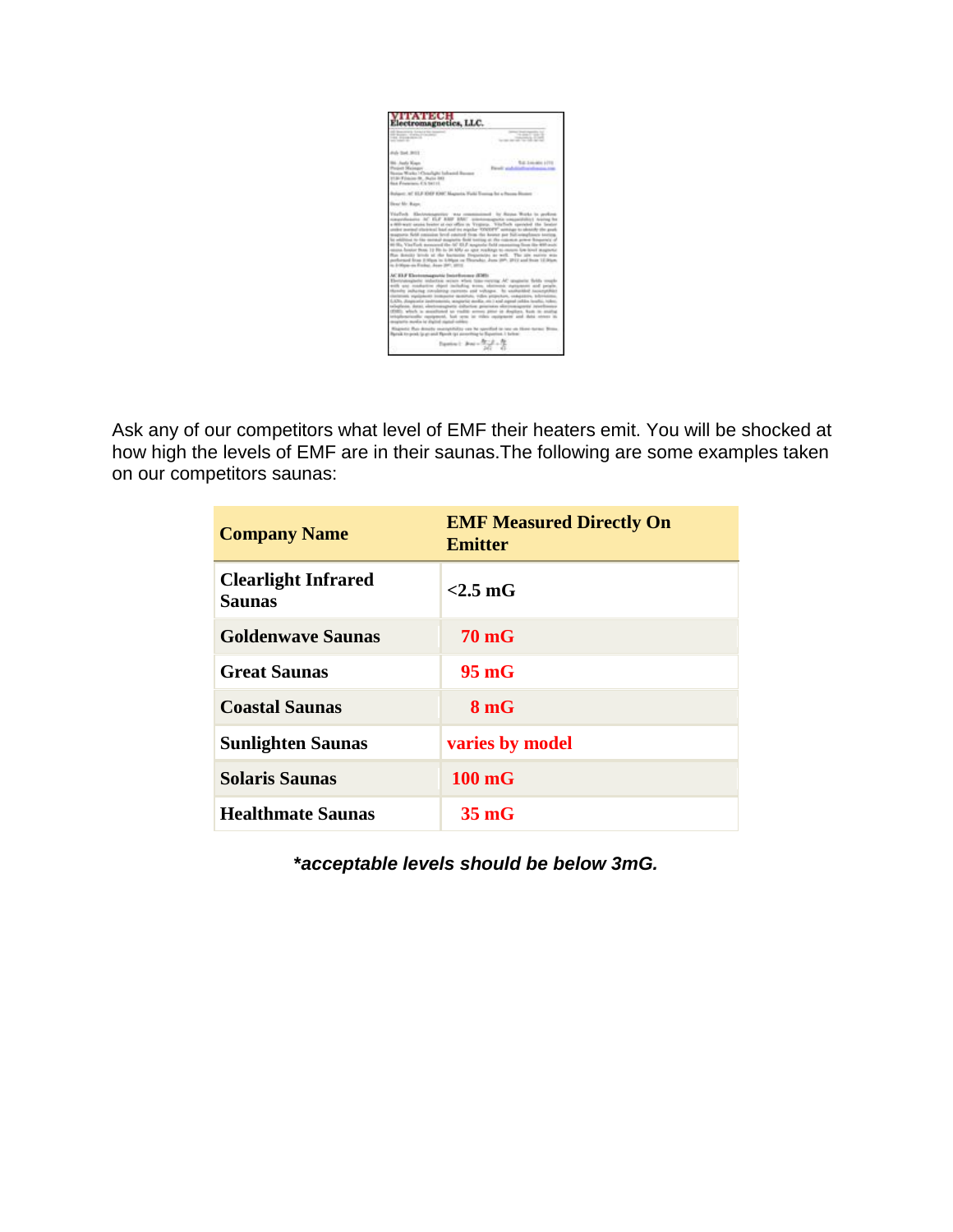

## **What is EMF (Electro Magnetic Fields)?**

Electromagnetic Fields (EMF) are energy waves with frequencies below 300 hertz or cycles per second. The electromagnetic fields we encounter daily come from every day things such as power lines, radar and microwave towers, television and computer screens, motors, fluorescent lights, microwave ovens, cell phones, electric blankets, house wiring and hundreds of other common electrical devices.

Levels of electromagnetic fields (EMF) from human-made sources have increased steadily over the past 50-100

years. Most EMF exposures come from increased use of electricity and new technologies. In the past decades, potential adverse effects from EMF exposure on human health have been an important topic of research.

### **Is EMF Harmful to the human body?**

Numerous studies have produced contradictory results, yet some experts are convinced that the threat is real.

Dr. David Carpenter, Dean at the School of Public Health, State University of New York believes it is likely that up to 30% of all childhood cancers come from exposure to EMFs. The Environmental Protection Agency (EPA) warns "There is reason for concern" and advises "prudent avoidance".

Martin Halper, the EPA's Director of Analysis and Support says "I have never seen a set of epidemiological studies that remotely approached the weight of evidence that we're seeing with EMFs. Clearly there is something here."

Concern over EMFs exploded after Paul Brodeur wrote a series of articles in the New Yorker Magazine in June 1989. Because of Paul Brodeur's reputation. his articles had a catalytic effect on scientists, reporters and concerned people throughout the world.

In November 1989, the Department of Energy reported that "It has now become generally accepted that there are, indeed, biological effects due to field exposure."

The EMF issue gained more publicity in 1990 when alarming reports appeared in Time, the Wall Street Journal, Business Week and popular computer publications. ABC's Ted Koppel and CBS's Dan Rather both aired special segments on EMFs.

#### **Some health effects linked with EMF are:**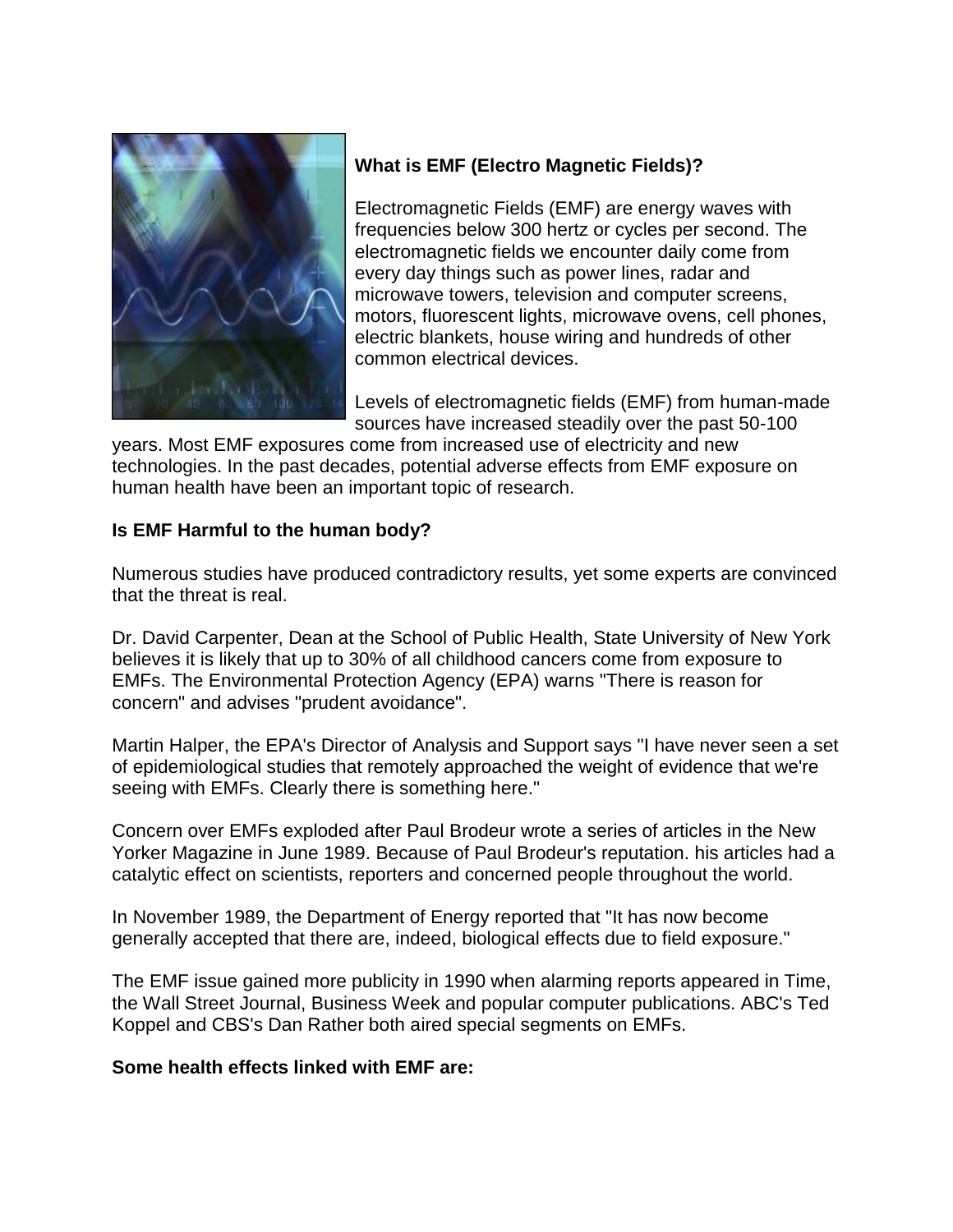- Memory Loss
- Depression
- Loss of Energy
- Irritability
- Inability to Concentrate
- Weakened Immune System
- Chronic Fatigue
- Headaches

#### **The following are links to more information about the effects of EMF and clips from a variety of sources:**

- **1)** [US Center for Disease Control Fact Sheet about EMF](http://www.cdc.gov/niosh/emf2.html)
- **2)** [World Health Organization -](http://www.who.int/peh-emf/en/) International EMF Project
- **3)** [Waveguide](http://www.wave-guide.org/)

**4)** [Read what Dr. Mercola at www.mercola.com, one of the most popular health website](http://www.mercola.com/article/emf/emf_dangers.htm)  [in the world, has to say about EMF.](http://www.mercola.com/article/emf/emf_dangers.htm)

Here is a recent article from Dr. Mercola, titled, ["Worse than Cigarettes? The Silent](http://emf.mercola.com/sites/emf/archive/2011/07/09/vickie-warren-on-effects-of-electromagnetic-fields.aspx)  [Threat Harming your Health Today."](http://emf.mercola.com/sites/emf/archive/2011/07/09/vickie-warren-on-effects-of-electromagnetic-fields.aspx)

**5)** [General EMF Info](http://www.emfs.info/)

### **6)** [EMF Journal Action Alert regarding EMF levels and Cell Phone use](http://emfjournal.com/2011/05/21/proactivity-equals-protection/)

**7)** Excerpt from Peter Asmus book "Introduction to Energy in California" (University of California Press, 2009):

"Remember when people who spoke of cigarettes causing cancer were derided as being alarmist nuts? (If you do remember that, you are at least 55 years old!) Today people who assert that there could be, let alone that there is, a risk associated with cell phone use are viewed as a bit wacky. Well, the Marlboro man died of lung cancer and it appears there is a growing body of information to suggest that the Nokia man might be saddled with dementia or Alzheimers (among others) for the privilege!

Consider the following findings:

• 3% of the population may have severe reactions to electromagnetic fields (EMFs)